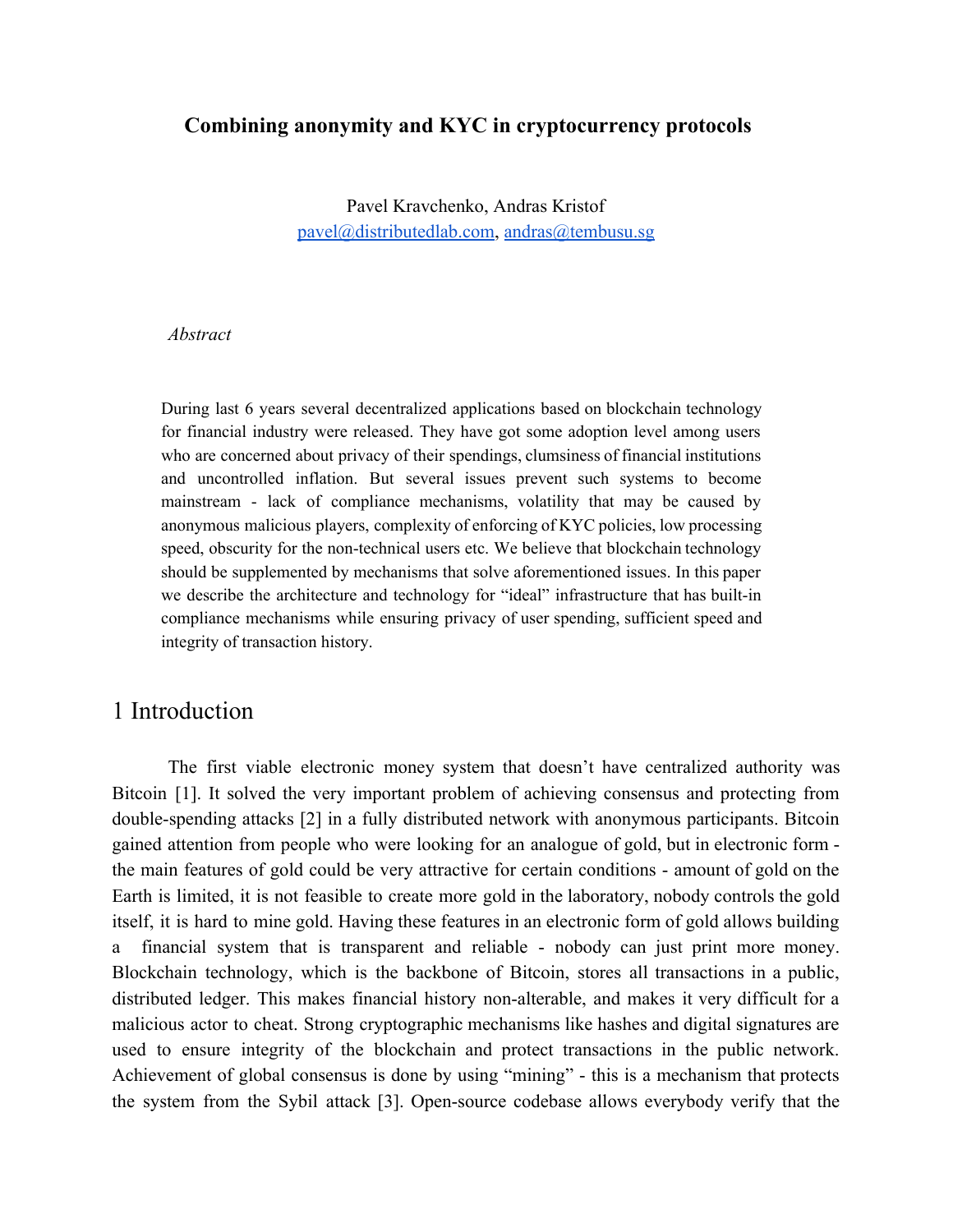system doesn't have backdoors and free from malware. In addition, there is no central authority to take profits from the transactions. All these inventions make Bitcoin very cheap for the end user - it is not a company, but just a protocol to exchange value electronically.

However, Bitcoin has several drawbacks that prevented it from wide adoption. Price of bitcoin is very volatile, Bitcoin doesn't allow instant payments - full transaction confirmation takes some time (10+ minutes), which is unacceptable for offline businesses. Further, Bitcoin, as a relatively anonymous system could be used as a money laundering tool that puts law-abiding users at risk that government will prohibit it from usage. From the other side since all transactions in the blockchain are publicly viewable it is possible to trace transactions and identify users for anyone who has appropriate tools and processing power [4]. And finally, due to the incentive model properties that are used in Bitcoin, mining is rather an endless arms race that consumes hundreds of thousands dollars for electricity every day [5].

There are some reasons why Bitcoin was designed in this way. It tried to create a system where trust is distributed over the network. We believe in the importance of this feature, but the existing financial ecosystem needs technology that will eliminate weaknesses while keeping its strong sides. One of them is the ability to work with any kind of currency or asset. Another problem is the lack of tangible value. Government-issued currencies are backed by their respective issuers. The backing of a known and trusted entity gives a currency stability.

One attempt of creating a platform that is based on Bitcoin principles (transparency, security, open-source, decentralization) but at the same time is suitable for needs of existing financial ecosystem is a ledger-based systems (Ripple [6], Stellar [7], OpenTransactions [8], HyperLedger [9]). Some of them have consensus based mechanism for transaction processing, other use local consensus for private ledgers and rely on other platform to achieve global consensus, support of multiple currencies, trust relationships etc. These systems may replace existing transaction processing engines, such as Swift, Visa, Mastercard etc in the future due to open-source model and low cost of operation. But still, a lot of issues have to be solved protection of users' privacy, clear mechanisms to enforce KYC/AML, risk management, and customer protection in case of fraud.

The goal of current research is implementation of the best aspects of cutting-edge technology while satisfying variety of regulatory requirements to KYC and AML, preserving privacy of individual users and making possible to implement sufficient level of customer protection.

## 2 Requirements and assumptions

Below we describe the requirements that are needed to ensure privacy, usability and compliance at the same time. We need to note that the system should be able to support hundreds of millions of users.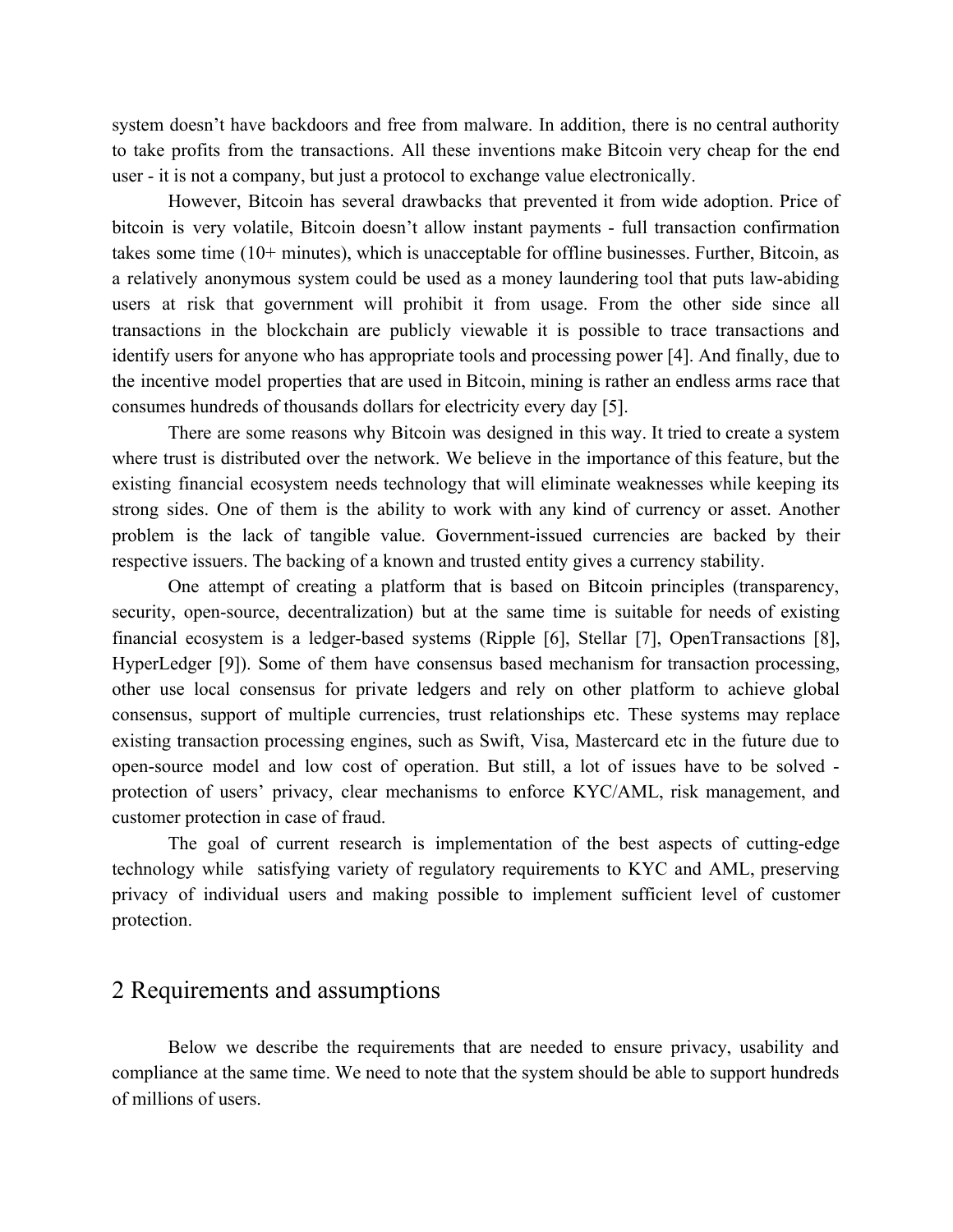- 1. Privacy of payments it should not be possible for external observer, merchant or bank to trace spendings of the the user, even if his/her payment address is publicly known.
- 2. AML procedures should be possible to be followed in case of suspicious transactions designated auditor should be able to identify bad actors sender and recipient of funds.
- 3. KYC policies must be satisfied for users from any jurisdiction requirements may vary from country to country and platform has provide an ability to enforce them.
- 4. Security user should not trust anyone to store their private keys.
- 5. Customer protection spending of stolen funds should be not worth doing it, identity theft should not be a disaster.

# 3 Architecture of the system

## **General principles**

- 1. Our system is based on a ledger-based transaction engine, which allows to use any kind of currency or asset, perform a distributed exchange while having fast transactions confirmation.
- 2. Our system doesn't have its own cryptocurrency therefore it is completely free of dependencies from some institution and has no risk of currency volatility. So basically it is just a protocol.
- 3. We introduce concept of *group -* set of users that are organized by some principle - for example citizens of a country, or employees of a company etc.
- 4. Each group has a group manager (could be an organization(s) or algorithm) which is in charge of establishing rules of the group, adding/removing members, making an audit of their transactions (if needed).
- 5. There could be as many groups as needed and each of them will have own rules that its members have to comply with. User can be a member of many groups.
- 6. Each member of the group has an identity, known only to the group manager (could be a pseudonym).
- 7. To initiate a transaction, user has to produce and attach to the transaction proof-of-identity (that can be verified by anyone) that proves that user really belongs to specified group, but doesn't reveal the identity. Miners (processing nodes) will only verify transactions that contain valid proof of identity.
- 8. User's wallet is still a key pair (so user is able to generate any wallet) and identity is also a key pair. Only user knows private keys.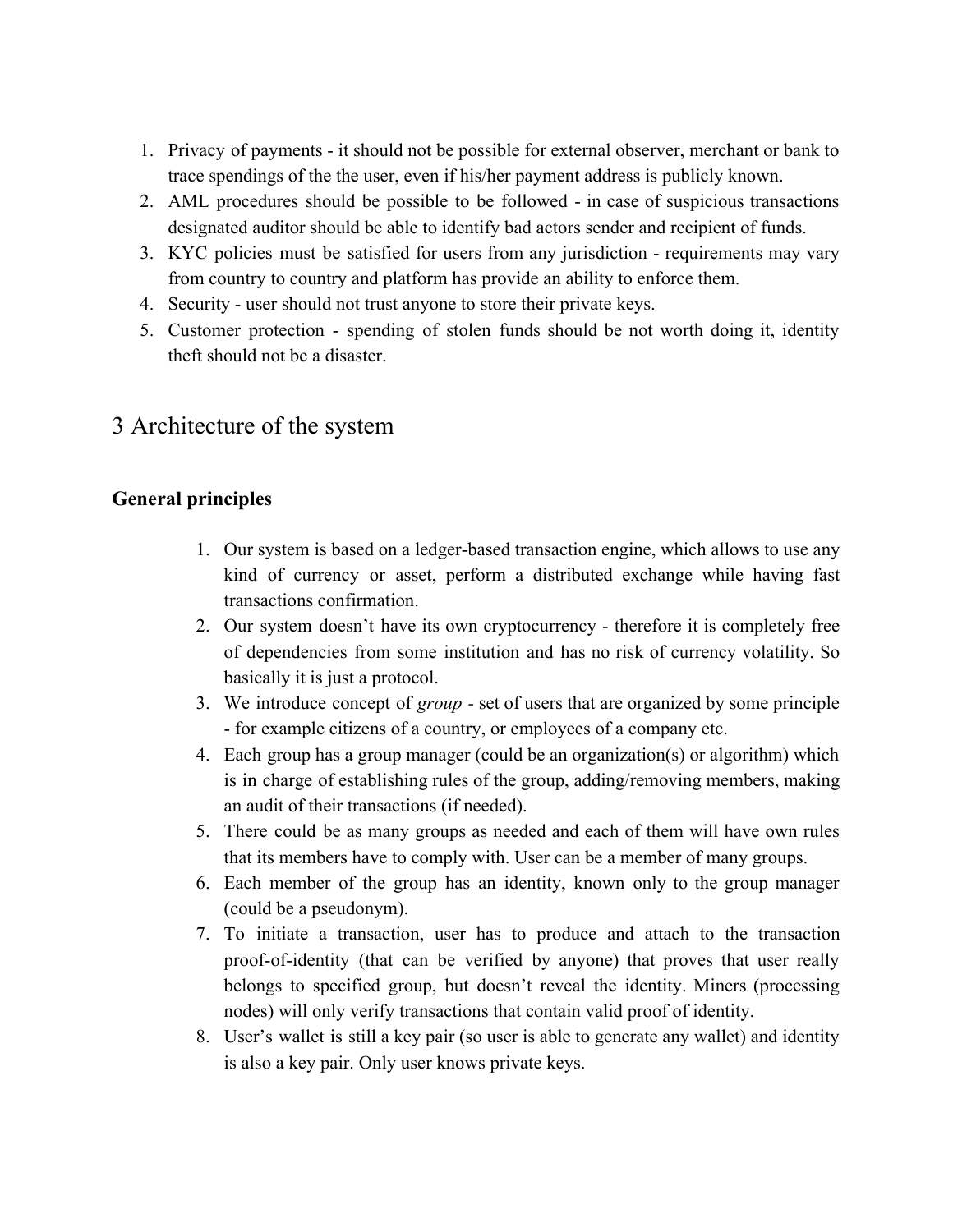So the main idea here is the so called proof-of-identity (POI). It allows only legitimate members of groups to transact, and it makes it possible for the group manager to reveal identities of both parties of the transaction in case of audit.

#### **General Terms**

*Identity* - is a public key that identifies legitimate user of a group. Each user has a corresponding private key (*identity key*). Only the group manager may reveal the relationship between registration data and public key. Group managers maintains list of all registered users and keeps record of revoked identities. Identity is obtained by the user during the registration process that complies with KYC requirements of the group.

*Proof-of-identity (POI)* is a cryptographic proof (block of data) that some user knows a private key that corresponds to an approved identity and cryptographically tied to a particular transaction.

The idea is that each member of some group is able to produce a proof-of-identify (just a piece of data) and present it to anybody (for example to the processing node). Proof of identity can be added to the transaction and stored in the blockchain/ledger. It will not reveal any information about the user for third party observers except 1) group user belongs to 2) the fact that user initiated the transaction.

All accounts in the ledger are anonymous, but each transaction carries proof of identity that may be audited later by group manager. It is like having a credit card (ability to spend money) and an ID (proof that this is your card and you are 18+).

#### **Use cases**

1. Government of CountryOne require all users to provide passport data, proof of residence, source of wealth to be able to open a account in crypto assets. All transaction about 10.000 (denominated in national currency) are subject to an audit. There are also daily/monthly limits for transaction size. Government outsources the registration process to approved financial institutions. Now each financial institution that operates in CountryOne establishes a group of its customers and requires needed documents to be provided. Financial institution is responsible for storing personal data and disclosure of details of particular transaction on government's request. So it keeps all the documents users provide safe and able to reveal the identity of sender/recipient of the particular transaction. So when the customer pays online to a merchant (or makes a trade with a customer of another organization) his/her privacy is still protected. Policies of CountryOne don't influence the rest of the users, who are citizens of other countries. Anyway, only approved users can transact in the system (it is still a question to consider which groups will be "compatible" with each other).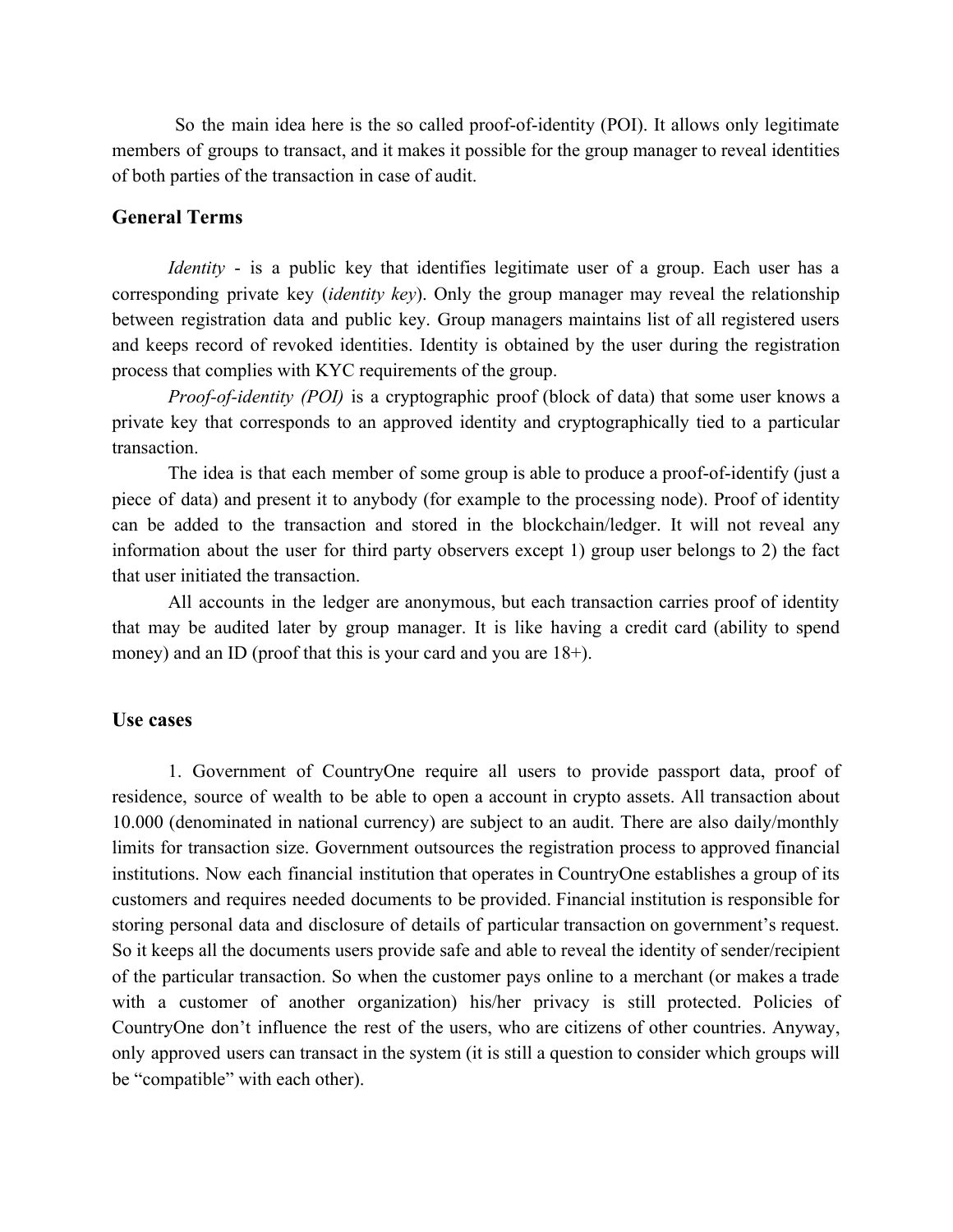2. Government of CountryTwo has the same requirements to KYC but wants to register citizens itself, because all of them already have e-ID card. It means that there is only one group in CountryTwo. After the registration user is able to prove to financial organization that he was approved by the government to open the account (i.e. establish the trust to a gateway). Then user is able to transact and financial institution itself (as well as merchants or neighbours) will not be able to identify users by looking into the public ledger.

3. Private membership organization promises their customers full anonymity if they pass KYC procedure. In this case single group is established, amount of members may be fixed (users may or may not be revoked), but group rules are set in a way that doesn't allow organization to reveal identities of users by looking at proof of identity.

4. CountryThree is ruled by the principle that nobody alone is able to reveal identities behind a transaction. So it establishes a group where power of group manager (i.e. master key of a group) is shared between several parties - court system, ministry of internal affairs, ministry of taxation - they all need to cooperate to register/revoke users or reveal who produced proof of identity.

5. TransparentCompany is so liberate that is required to ask permission of its employees to perform identity disclosure request. Two options are available (and will be covered by following papers) - 1) only cooperation of majority of group members is able to reveal identity 2) TransparentCompany needs to send request to the network to obtain proof of identity that corresponds to the suspicious transaction - in this case proof of identity is not added to the blockchain directly, but stored in a distributed way using maidsafe approach.

6. It is also possible to create identities with different strengths that will be represented by different groups. For example the strongest A-level identities are created with a government ID, in a customer centre, in front of a clerk. One step weaker would be still with a government ID, but signed up online, without the presence of a trusted third party. Even weaker would be an identity created without using a government ID, but vouched for by 3 existing, A-level users. This system of multiple strength identities will necessary, because many people in our target audience (the unbanked) does not have a government ID. The multiple level identification system will be described in a separate paper.

#### **3.1 Requirements to POI**

Here we describe formal requirements to POI that has to be met in the real system.

- 1. Only the group manager is able to change the list of valid identities.
- 2. Provided POI shouldn't reveal identity used (e.g. some valid identity is used).
- 3. Identity owner should produce different (unlinkable) POI for each transaction performed.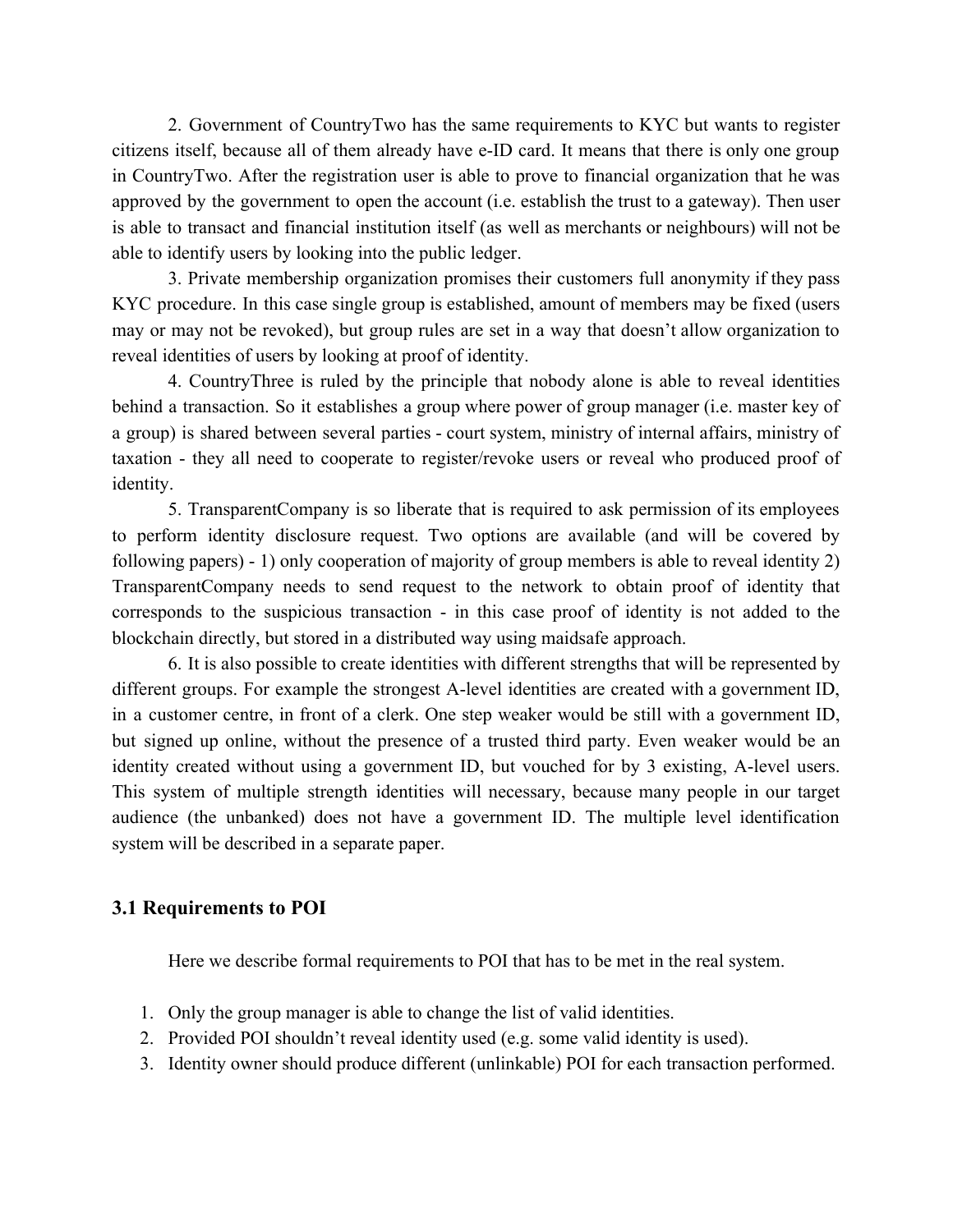- 4. Processing server should be able to verify the validity of POI themselves (without asking the group manager).
- 5. Group manager should be able to reveal identity behind each POI if this is stated in the rules of the group.
- 6. Group manager should not be able to create valid POI (in order to impersonate the user).
- 7. Only one identity should be issued for each user.
- 8. There must be a way to revoke a valid identity.

#### **3.2 PKI as a method to maintain list of valid identities**

List of valid identities may be signed by the group manager and published in the open database. This database can contain federated address of the user that will be used as an "official" receiving address. In this case government plays role of Certification Authority (CA) because it needs to maintain an integrity of this database and prevent unauthorized changes. This data can be stored in a blockchain/ledger to make it more robust and ensure community control over it. Identities of the members that have to be deleted from the group should be maintained in additional list - identical to CRL in PKI. When some member has to be deleted from the group, the list of revoked members are updated. Role of Registration Authority (RA) is represented by organizations that are entitled to perform registration of users.

#### **3.3 Usability considerations**

User has to keep only a few keys - master key from his wallet and identity key from groups that he joined - and these keys may be stored on a mobile device. Addresses for incoming payments will be generated from the master public key (HD wallet) and this process is managed by the application itself.

#### **3.4 Consensus based on agreement of trusted parties**

For our ecosystem we've chosen the ledger-based protocol [6, 7] that implements a different approach to financial transaction than Bitcoin. It inherits most of the features of cryptocurrencies, but unlike Bitcoin, it is ledger based and consensus is reached between servers that are publicly available. We selected it because it is fast, doesn't need mining and can work with any kind of currency. Consensus about legitimate transactions is reached automatically only between servers that know each other, but not obligatory trust. Any server can introduce a transaction to the network and these transactions are broadcasted between all active servers. Each server receives proposals from other trusted servers on the network about the transaction that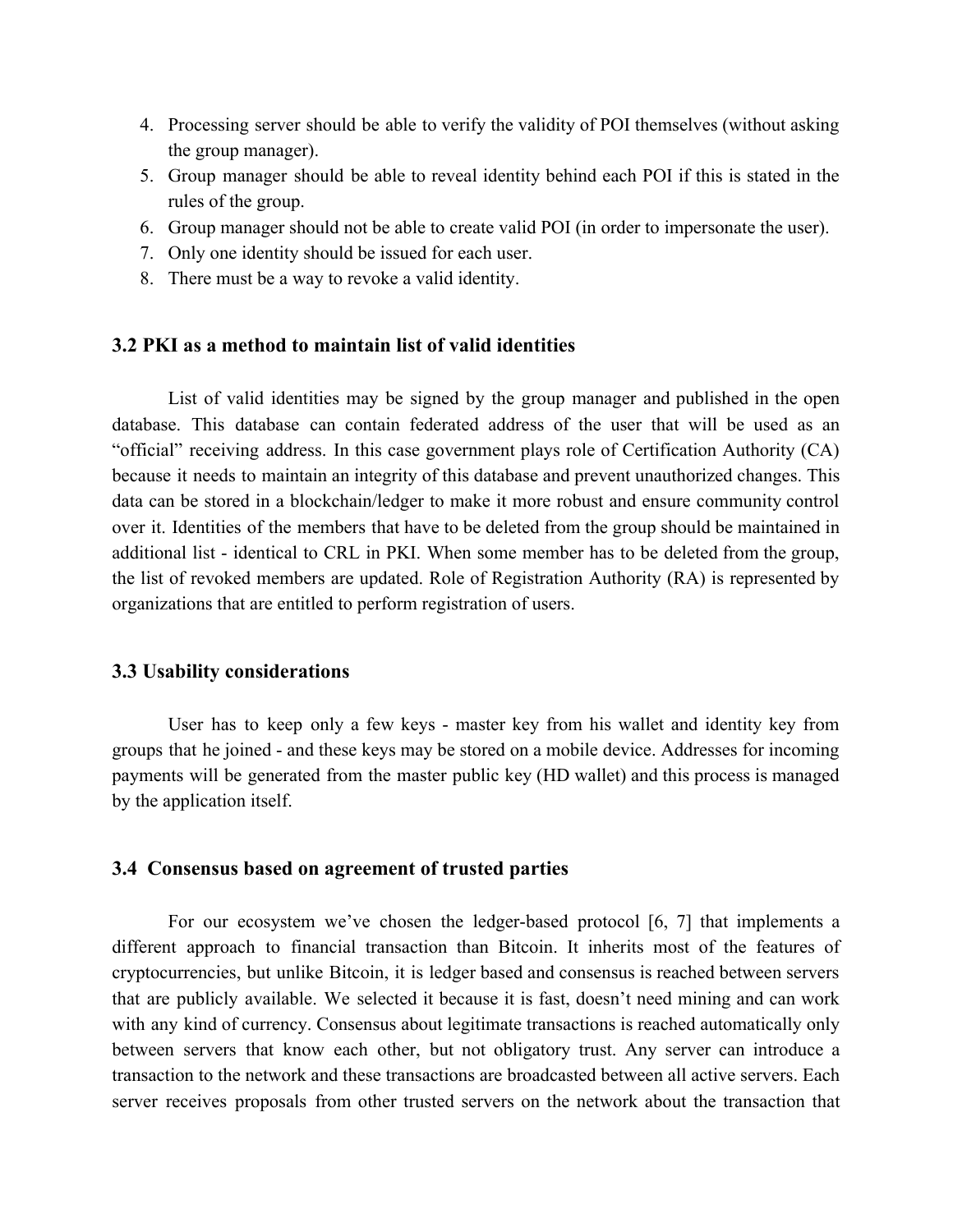should be validated. List of trusted servers that provided public info about themselves is maintained by each server. Proposals from servers that are anonymous are ignored. This feature is needed for our system because we need only legitimate organizations to process transactions to prevent possibility from 51% attack from anonymous players. From the other side, decentralization of decision making will lead to the transparency. Consensus is reached when 80% of servers agree on a particular transaction set and transactions are applied to the ledger. Then the entire process is started again, and each round takes only a few seconds.

#### **3.5 Ledger based storage**

For our purposes we need a multi-currency solution. Instead of blockchain, we use a distributed ledger. It is a database that is shared with all the servers in the network. It stores information about all accounts. In addition to balances in any kind of currency, the ledger holds information about transactions, additional account information (such as messaging key), offers to buy or sell currencies and assets, creating the distributed exchange. Each transaction that is applied to the ledger can potentially change balances of several accounts atomically - this is happening when payment is initiated in one currency (for example USD) but has to arrive in the other one (for example SGD). The protocol automatically seeks for offers from market makers to exchange USD to SGD and then takes the offer with the best exchange rate. Then balances of the sender, recipient and market maker are changed simultaneously. If no offer to exchange USD to SGD is found, then USD could be exchange to EUR and afterwards, EUR to SGD - in this case balances of four people are affected by the transaction.

#### **3.6 Greater Anonymity**

With existing approaches to KYC in cryptocurrencies we may come to the point where only whitelisted addresses can transact. It is obvious then that financial institutions will get access to user's private data even faster than before - because blockchain is transparent. We suggest to use stealth addresses technique [10]. It means that each user has an account that is given to the public, but when some payment is initiated, a new address is generated and money goes there. At the same time the user's wallet can "find" the address where money went and later spend it. Addresses never used twice, if some change is left in one of the addresses, it is sent to the other one time account. In this case nobody can trace the wealth of the user, except the group manager.

#### **3.7 Decentralised trust**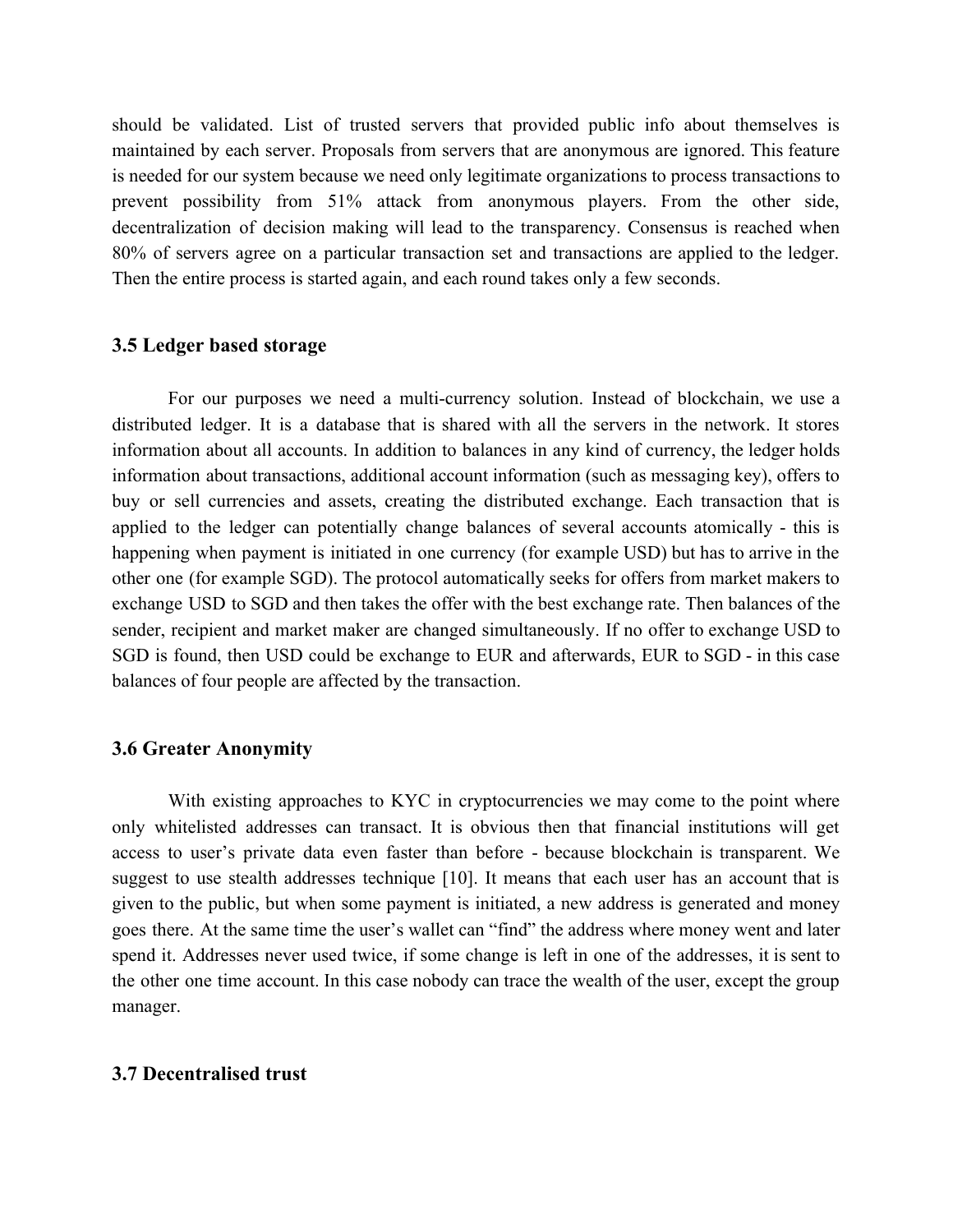One of the main requirements of the system is that users store their private keys themselves and don't trust anybody else to do it. That's why registration on POI server is done in the same way as in PKI - a key pair is generated on the user side and then public key is sent to certification in a protected way. The private key of the wallet is only known to the user.

From the transaction processing perspective trust is distributed since all processing nodes all known and their decisions are publicly verifiable (i.e. these servers are responsible for their actions).

Our intention is to maintain a list of verified identities in the ledger as well to ensure its integrity and immutability as well as the provable version control. Later on we will release the approach how to identify all inquires of the government to reveal the identity that is associated with some transaction.

#### **3.8 Customer protection**

Since each transaction contains POI, even if money (private key from the wallet) is stolen, it will be possible to trace it. There are still edge cases where 1) identity was stolen as well (it means that nobody can identify real hacker) 2) some anonymous goods are bought (for example Bitcoins) 3) two-factor authentication method was hacked. But If the user just lost the identity key she will a request to POI server to generate a new identity - previous identity will be revoked and all transactions that use it after revocation will be rejected.

There is a possibility to recover funds in case if user's private keys got destroyed and no recovery mechanism was used. Since group manager can identify transactions of the user (not only outgoing, but also incoming if "invoice" technique is used) it will be possible to see which addresses contain the money of the user. It is possible [11] to freeze funds forever if the user occasionally destroyed private keys and re-issue them again, since we are using gateway model. This decision will be made by each group manager and gateway themselves.

## 4 Solutions and technical requirements of POI

POI can be implemented using the group signatures technique. A Group signature scheme is a method for allowing a member of a group to anonymously [sign](http://en.wikipedia.org/wiki/Digital_signature) a message on behalf of the group. The concept was first introduced by David [Chaum](http://en.wikipedia.org/wiki/David_Chaum) and [Eugene](http://en.wikipedia.org/w/index.php?title=Eugene_van_Heyst&action=edit&redlink=1) van Heyst in 1991 [12]. For example, a group signature scheme could be used by an employee of a large company where it is sufficient for a verifier to know a message was signed by an employee, but not which particular employee signed it.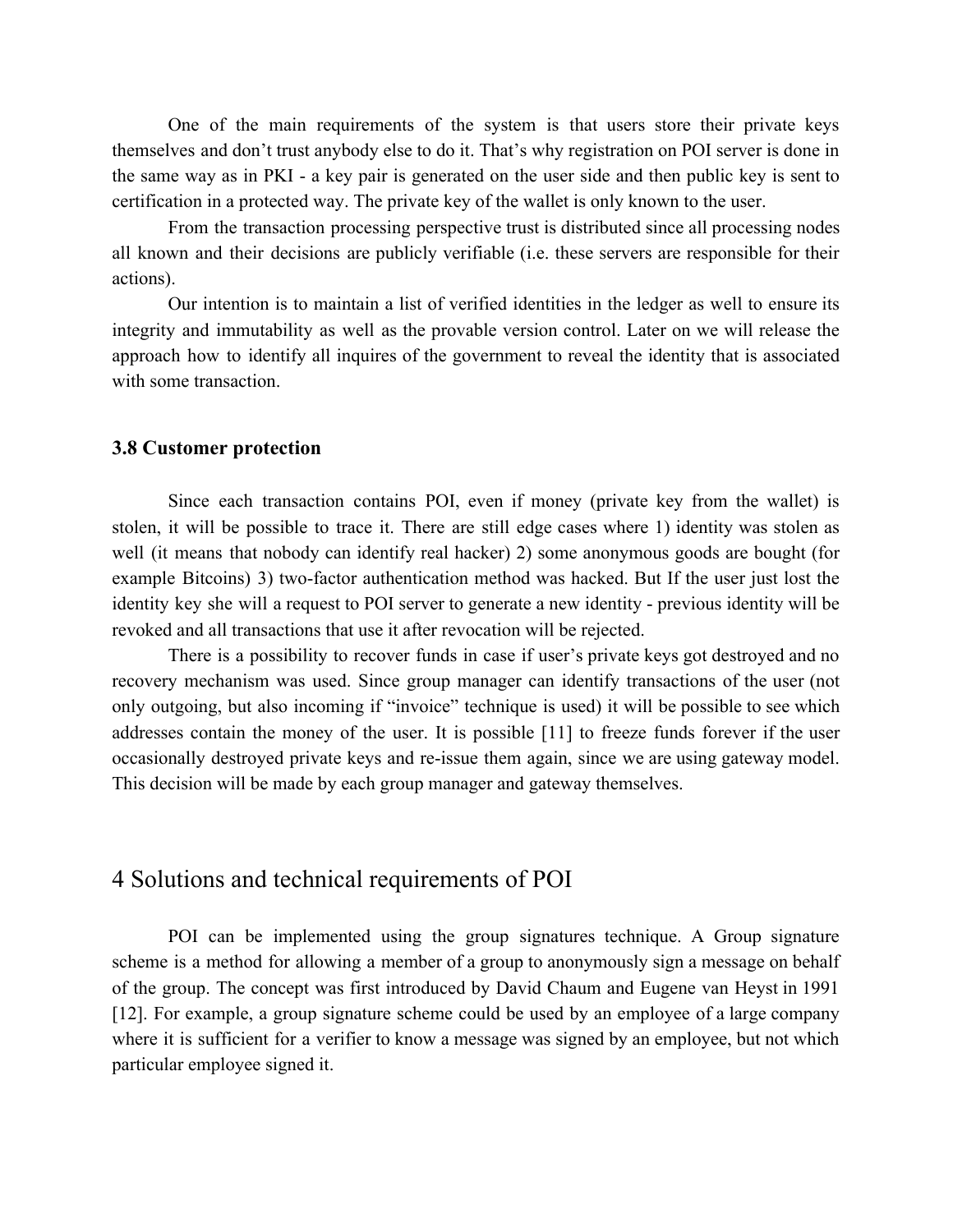Essential to a group signature scheme is a group manager, who is in charge of adding group members and has the ability to reveal the original signer in the event of disputes. All group signature schemes should follow these basic requirements:

- *Soundness and Completeness* valid signatures by group members always verify correctly, and invalid signatures always fail verification.
- *Unforgeability* only members of the group can create valid group signatures.
- *Anonymity* given a message and its signature, the identity of the individual signer cannot be determined without the group manager's [secret key.](http://en.wikipedia.org/wiki/Secret_key)
- *Traceability* given any valid signature, the group manager should be able to trace which user issued the signature.
- *Unlinkability* given two messages and their signatures, we cannot tell if the signatures were from the same signer or not.
- *Exculpability* even if all other group members (and the manager) [collude](http://en.wikipedia.org/wiki/Collusion), they cannot forge a signature for a non-participating group member.

There were a lot a group signature schemes introduced [13], but we need to select one that conforms to our very specific set of requirements:

- 1. Group key has to be updated without updating keys of the users.
- 2. Signature size should be independent from the group size (because a group could contain millions of users).
- 3. Signature itself should be short (because it will be stored in the blockchain).
- 4. Signature has to be generated and verified sufficiently fast.
- 5. If an identity was removed from the group, the user should not be able to generate a valid POI anymore.

For the MVP of the system we selected The Bichsel-Camenisch-Neven-Smart-Warinschi group signature scheme [14] that can produce short signatures and has fixed size group key. Group manager is able to "open" proof of identities, add/revoke users. More group signature schemes will be supported in the future to satisfy requirements of usecases 1-5.

# 5 Example of registration process

General process of registration is quite straightforward (see pic. 1):

1. Alice selects the group she wants to join, generates an identity key and identity alongside with cryptocurrency wallet.

2. Alice provides ID documents alongside with her identity to the group manager.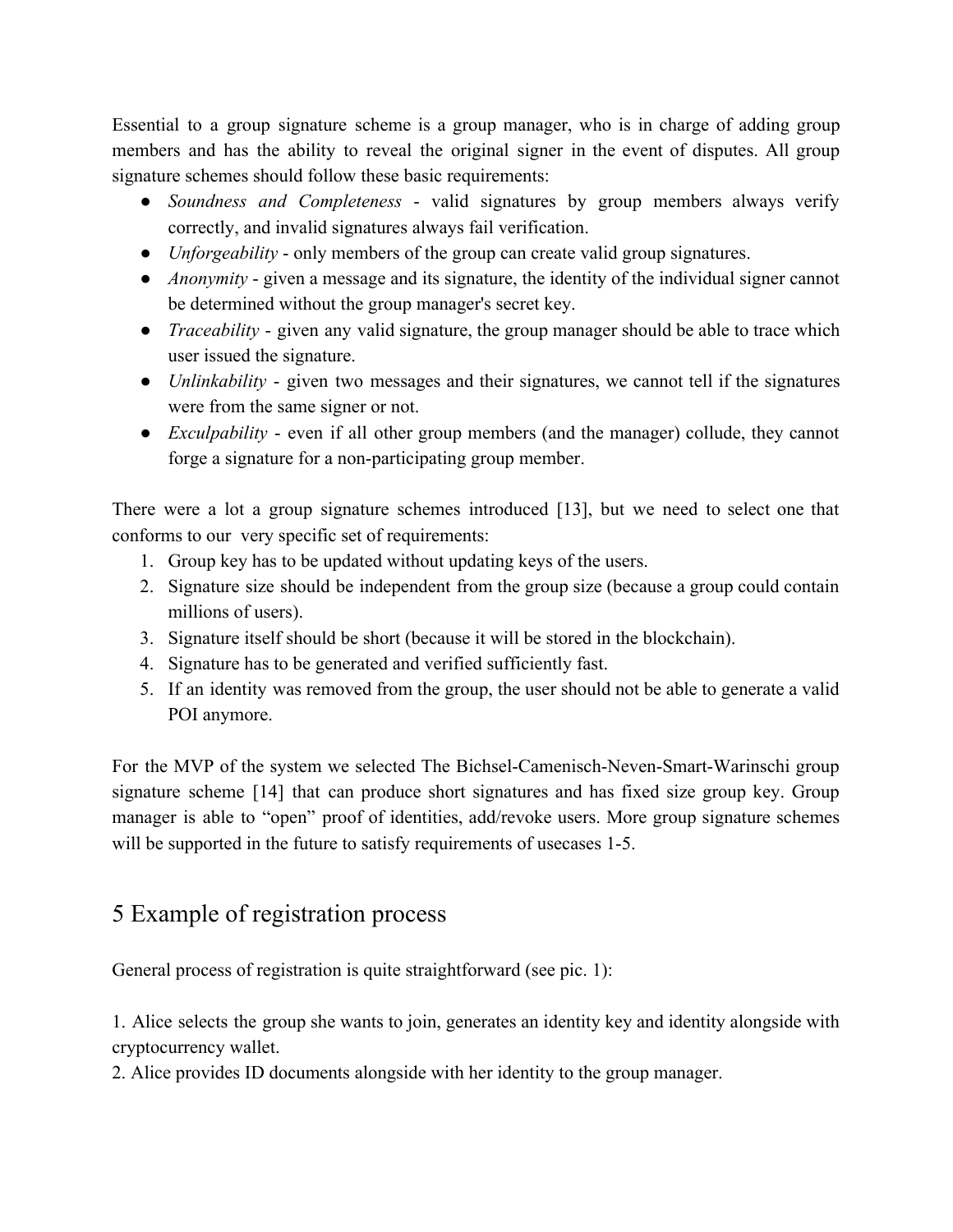3. Group manager verifies ID, updates group public key (if required by group signature scheme that is used) adds username and federated address to the public database, while storing identity of Alice in a secure way.

4. Group manager sends Alice confirmation and now she is able to generate her group private key.

5. Now Alice pays Bob (who is not a member yet), attaching POI to the transaction.

6. Processing node verifies that POI of the **Alice** is valid and approves transaction.

7. Now Bob has funds, but cannot spend them because he doesn't have identity key to generate POI.



Pic. 1 - Process of user's registration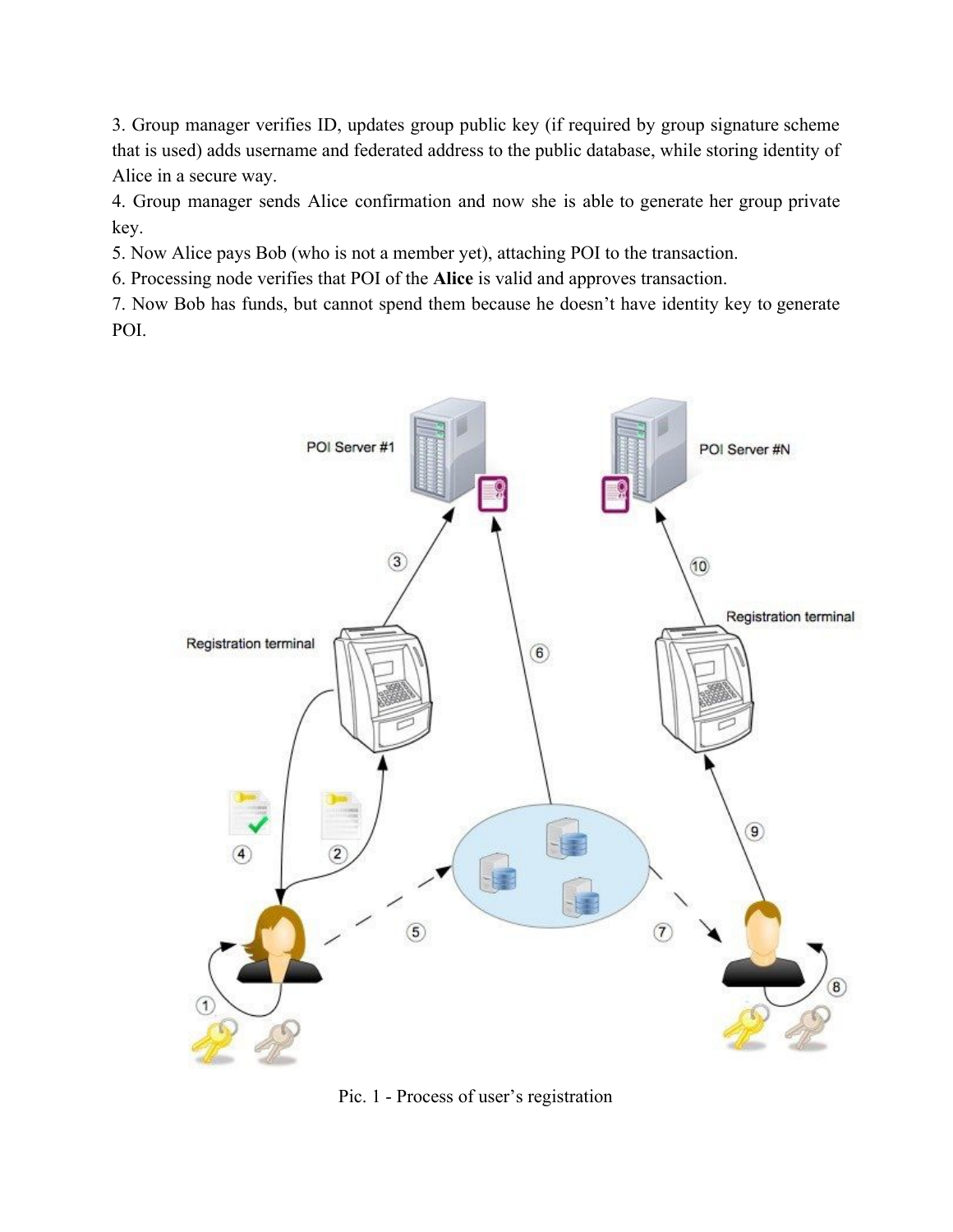Important to note that only sender's POI may be verified because even if money went to an account of non-approved person, he will not be able to spend it since he cannot create valid POI for the transaction. It means that users can generate addresses themselves without exposing their private keys to some server and even start accepting payments **before** registering on POI server. At the same time, some group managers may require identification of recipient as well. In this case "invoice" technique will be used (something similar to BIP 0070 [15]) - recipient will first provide to the sender a proof of identity that corresponds to prepared transaction plus proof that she controls private key from the receiving address. In this case final transaction will include two POIs. Each group manager will be able to set limits for transactions that require double POI - this parameter could be included as a system parameter of the group.

Alice needs to know only the username of Bob to send the money. Username is connected to Bob's public key that is actually used to generate transaction. If Alice interacts with Bob for the first time she should ask the federation server about correspondence of username and public key. But public key of Bob is used to generate one-time address where money will actually be sent.

## **6 Description of group signature implementation**

We selected the BCNSW scheme that can be extended to add verifier-local revocation. The BCNSW scheme allows for the shortest known signature size as well as comparably low computation time while keeping a strong security level. In the following we will describe algorithms of the BCNSW scheme [14].

The BCNSW group signature scheme is a dynamic scheme with verifiable opening employing a user PKI (connected with an unforgeable digital signature scheme  $\Sigma = (Kg, Sign,$ *Vrfy*). It has a single security parameter η *N* and uses bilinear groups  $G_1 = (g_1)$ ,  $G_2 = (g_2)$ , and *G*<sup>T</sup> of prime order *Q* with  $|Q| = \eta$  and a bilinear map  $e: G_1 \times G_2 \rightarrow G_7$ . Additionally, two hash functions *Hash*<sub>1</sub>, *Hash*<sub>2</sub> : {0, 1}  $\rightarrow$  *Z*<sub>*Q*</sub> are defined.

> *GSetup(1<sup><i>n*</sup>): The Group Manager chooses random *α,*  $\beta \leftarrow Z_q$ *, and computes*  $x^{\alpha} \leftarrow g^{\alpha}$  *and*  $y^{\tilde{}} \leftarrow g^{\tilde{}} \mathbf{g}^{\tilde{}}$ . It then sets the group public key of the scheme to  $gpk \leftarrow (x^{\tilde{}}$ ,  $y^{\tilde{}})$  and the group secret key to *gmsk*  $\leftarrow (\alpha, \beta)$ .

> *PKIJoin(i, 1η)*: The CA certifies public keys of a digital signature scheme as defined in Section 2. The user generates *(upk[i], usk[i])*  $\leftarrow$  *DSKeyGen(1<sup>n</sup>)* and sends *upk[i]* to the CA for certification.

> *GJoin = (GJoinM(i, upk[i], gmsk), GJoinU(i, usk[i], gpk))*: When a user i wants to join the group, she must have already run the PKIJoin algorithm. Then she runs the following protocol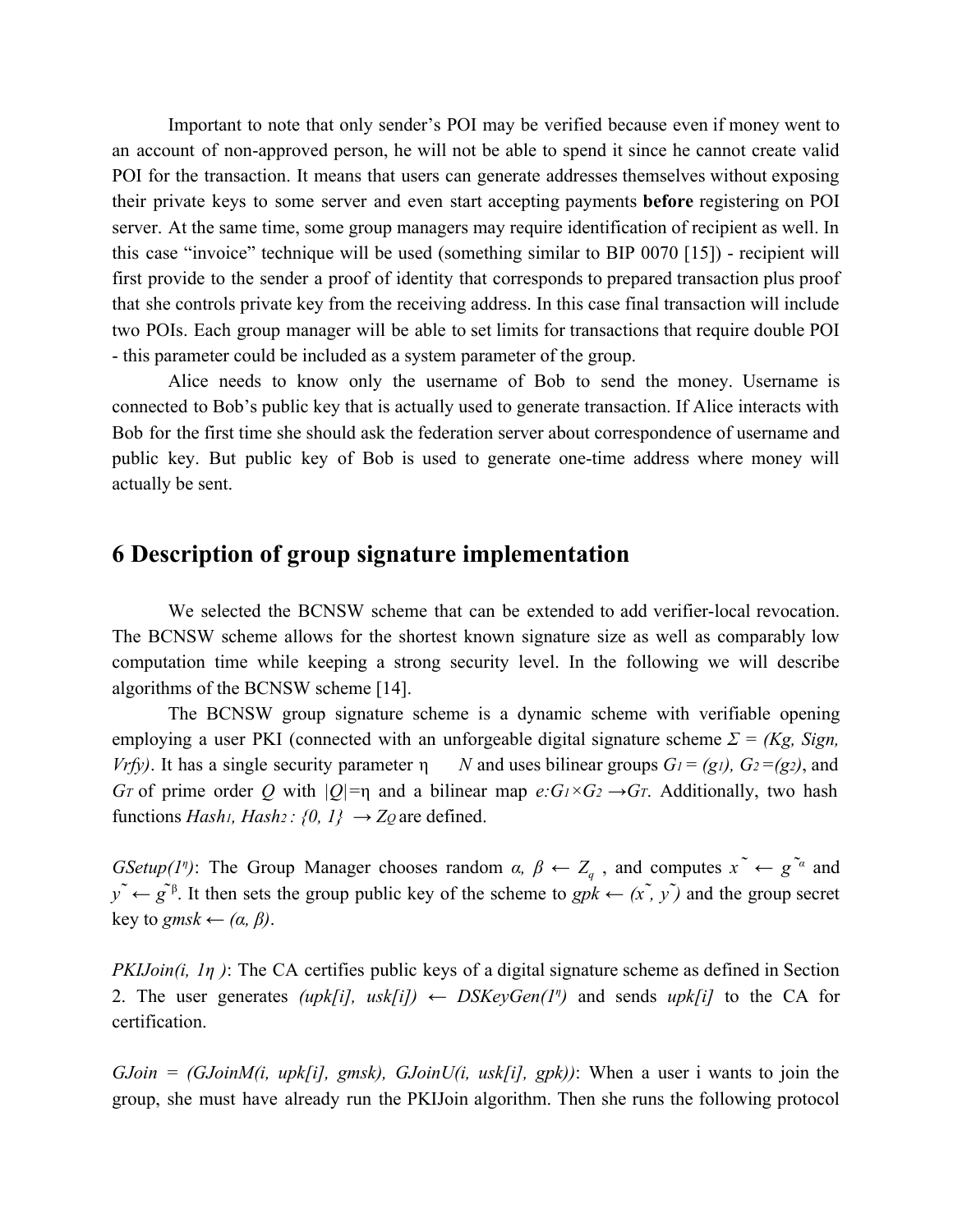with the Group Manager. We assume that this protocol is run over secure channels and, for simplicity, that the parties only run one instance at a time. We also assume that if a verification for a party fails, the party informs the other party about the failure and the protocol is aborted.

The GroupManager chooses a random  $\kappa \leftarrow Z_q$ , computes  $t \leftarrow G(\kappa)$ , and sends t to the user.

The user i chooses  $\tau \leftarrow Z_q$ , computes  $s \leftarrow g^{\tau}, r^{\tilde{\tau}} \leftarrow x^{\tilde{\tau}}, k \leftarrow e^{\tilde{\tau}}(g,r^{\tilde{\tau}}),$  as well as  $\sigma \leftarrow$ *DSSign(usk[i], k),* sends *(s, r, ̃, σ)* to the Group Manager and executes  $FPK{(t):s=g^t \t r^2=x^2}$ with the GroupManager.

The GroupManager uses *DSVerify(upk[i], e* $(g, r^2)$ ,  $\sigma$ ) to verify the signature. If it verifies correctly he computes  $z \leftarrow s \cdot g^k$  and  $w^* \leftarrow r^* \cdot x^*$ , stores  $(w^*, r^*, \kappa, \sigma)$  in reg[i], chooses  $\rho \leftarrow Z_q$ , computes  $a \leftarrow g^{\rho}, b \leftarrow a^{\beta}$ , and  $c \leftarrow a^{\alpha} \cdot z^{\rho \alpha \beta}$ , and sends  $(a, b, c, \kappa)$  to the user. In addition, he executes  $FPK{(a,\beta,\rho,\gamma)}$ :  $c=a^{\alpha}z^{\gamma}$   $a=g^{\rho}$   $x^{\alpha}=g^{\alpha}$   $y^{\alpha}=g^{\beta}$   $1=b^{\alpha}/g^{\gamma}$  with her, where  $\gamma = \rho \alpha \beta$ . Note that this proof allows the user to verify that  $\alpha$ ,  $\beta \neq 0$ .

> The user computes  $\xi \leftarrow \tau + \kappa \mod q$ , and checks whether  $t = G(\kappa)$ . She also verifies  $e^{\gamma}(a, y) =$  $e^{\hat{i}}(b, g^{\hat{j}})$  and, if the verification is successful, stores the entry  $g\hat{k}[i] \leftarrow (\xi, (a, b, c))$ .

> *Remarks:* The value of ω stored in reg[i] allows the Opener to identify a user within the group signature scheme. In addition, the Opener can provably attribute this  $\omega$  to  $k = e^{\gamma}(g, r^{\gamma})$ . Consequently, a group signature can be provably attributed to k. By the unforgeability of the external signature scheme, the signature on k allows to attribute a group signature to a user public key upk[i]. Furthermore, the FPK protocol that the Group Manager and the user execute in Step 3 of the protocol indeed proves that c was computed correctly w.r.t. a, b,  $\tilde{x}$ , and  $\tilde{y}$ . To this end, note that because of  $e^{\gamma}(a, y^{\gamma}) = e^{\gamma}(b, g^{\gamma})$ , we know that  $b = a\beta$  and thus  $b = g\beta\rho$ . Subsequently, from  $1 = b^{\alpha}/g^{\gamma}$  we can conclude that  $\gamma = \rho \alpha \beta$  and hence that c was computed correctly by the Group Manager.

> *GSign(gsk[i], m)*: Let a user i with signing key *gsk[i]* =  $(\xi, (a, b, c))$  sign the message m. She first re-randomizes the signature by choosing  $\zeta \leftarrow Z_q$  and computing  $d \leftarrow a^{\zeta}, e \leftarrow b^{\zeta}$ , and  $f \leftarrow c^{\zeta}$ , and then computes the SPK

$$
\Sigma \leftarrow SPK\{(\xi) : \frac{\hat{e^{\prime}(f,g)}}{\hat{e^{\prime}(d,x)}} e^{\hat{e}}(e,\tilde{x})^{\xi}\}(m)
$$

proving that she knows the "message" for which *(d, e, f )* is a valid CL-signature. Finally, she outputs *σ ← (d, e, f, Σ) G<sup>3</sup>*  $I \times Z^2$  as the group signature on m.

> *GVerify(gpk, m, σ)*: To verify a signature  $\sigma = (d, e, f, \Sigma)$  on the message m, the verifier first checks that  $e^{\hat{}}(d, y^{\hat{}}) = e^{\hat{}}(e, g^{\hat{}})$ , where  $g^{\hat{}}$ ,  $y^{\hat{}}$  are retrieved from *gpk*. Secondly, the verifier checks that the proof Σ is valid. If either of the checks fail, output 0; otherwise output 1.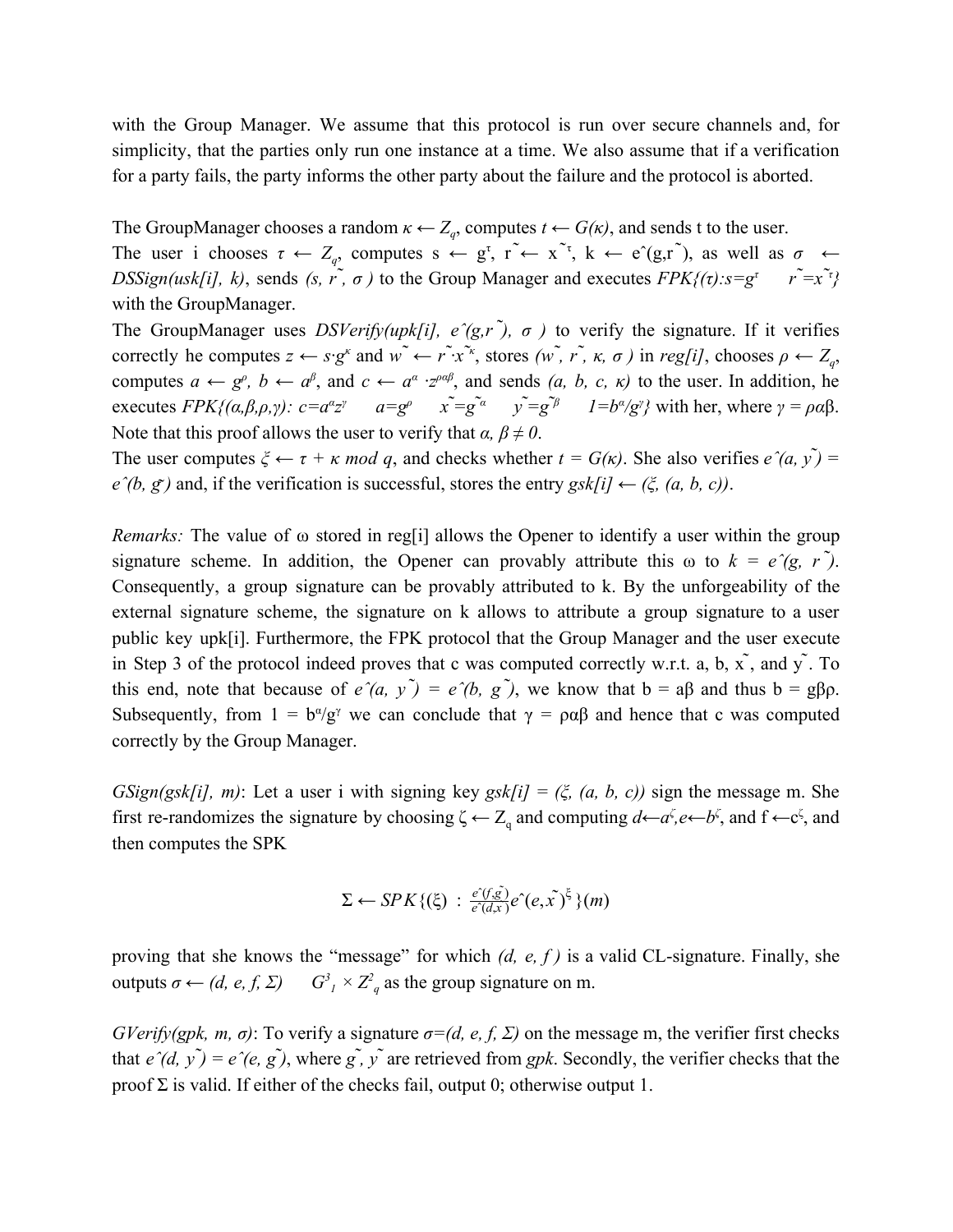*GOpen(gmsk, m, σ, reg)*: Given signature  $\sigma = (d, e, f, \Sigma)$  on m, the GroupManager verifies the signature using *GVerify*. Then, for all entries  $reg[i] = (w \rightarrow \hat{r} \rightarrow \hat{r} \rightarrow \hat{k} \rightarrow \sigma)$  he checks whether  $e \hat{i}(f, g \hat{j})$  $= e^{\gamma}(d, x) \cdot e^{\gamma}(e, w)$  holds. For the w<sub>i</sub> where the equation holds, the Group Manager retrieves  $\kappa$ <sub>i</sub> and  $\sigma$  i<sub>j</sub> computes  $k_i \leftarrow e^{\hat{}}(g, r_i)$  and the SPK

$$
\varPi\leftarrow SPK\{(\tilde w_i,\kappa_i): \frac{\hat e(f,\tilde g)}{\hat e(d,\tilde x)}=\hat e(e,\tilde w_i)\wedge k_i=\frac{\hat e(g,\tilde w_i)}{\hat e(g,\tilde x)^{\kappa_i}}\}\enspace,
$$

and outputs  $(i, \pi = (k_{i}, \sigma_{i})$ and outputs  $(i, \pi = (k, \sigma, \Pi))$ . Note that the opening operation is linear in the number of users in the system, but we consider this reasonable as in most practical applications opening is a rather exceptional operation performed by a resourceful Group Manager.

> The BCNSW group signature scheme is pretty efficient - signature cost is 1 operation in *G*<sup>*T*</sup> and 3 operations in *G*<sup>*1*</sup>, verification cost is 2 operations in  $P^2$ , 1 in  $G_I^2$  and 1 in *G*<sup>*1*</sup>. The size of the signature is 3 elements of *G1* and 2 in *Zq*.

## 7 Conclusion

In this paper we tried to solve the issue how to build a platform where KYC requirements of different jurisdictions can be combined with privacy of individuals. We applied the idea of splitting users to groups and use group signature as a technique that allows signing a message on behalf of the group. We made the system coin-free by design.

## 8 References

- 1. <https://bitcoin.org/bitcoin.pdf>
- 2. en.wikipedia.org/wiki/Double-spending
- 3. en.wikipedia.org/wiki/Sybil\_attack
- 4. https://eprint.iacr.org/2013/782.pdf
- 5. https://blockchain.info/stats
- 6. https://ripple.com/
- 7. https://www.stellar.org/
- 8. http://opentransactions.org/wiki/index.php/Main\_Page
- 9. http://hyperledger.com/
- 10. https://sx.dyne.org/stealth.html
- 11. <https://wiki.ripple.com/Freeze>
- 12. http://p2sh.net/file/Group%20signatures.pdf